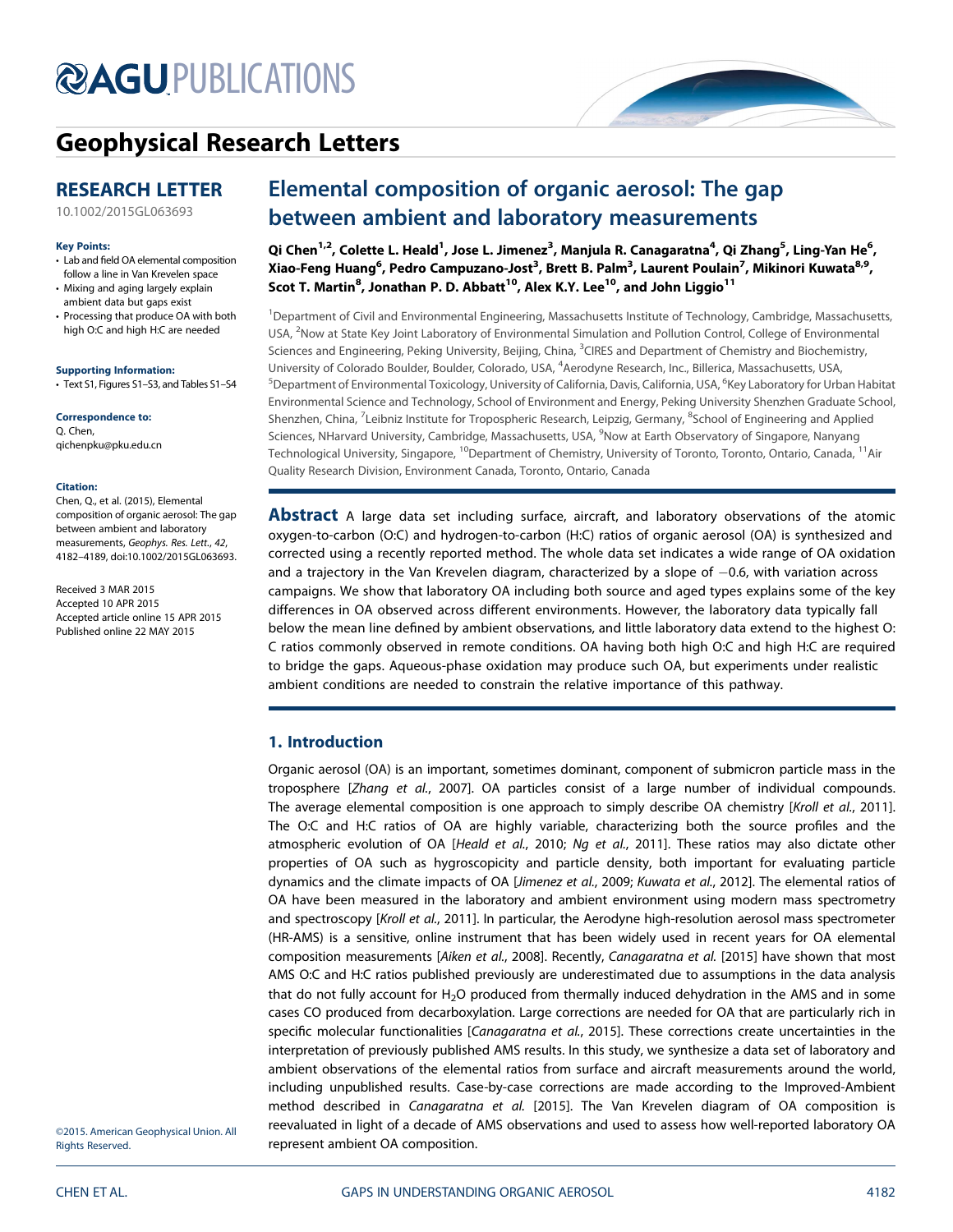## 2. Description of Observations and Corrections

The combined HR-AMS and quadrupole AMS (Q-AMS) data set used here consists of a total of 56 surface observations at 48 locations (Figure S1 in the supporting information), in which rural/remote (21), pollution/fire-influenced (24), and downwind conditions (11) are classified. The data set has dense coverage of the Northern Hemisphere midlatitudes for both polluted and unpolluted areas. One site from the Southern Hemisphere is in the central Amazon rainforest [Chen et al., 2009]. The majority of the observations are near sea level and within the boundary layer. Observations at Whistler Peak Station may sample air from the free troposphere [S*un et al.*, 2009]. Because low  $(\rm H_2O^+)_{org}$ :(CO $_2^+$ )<sub>org</sub> ratios have been widely used in previous data analysis, the reported O:C and H:C ratios of OA are mostly biased low [Canagaratna et al., 2015]. We apply the "Improved-Ambient" correction that uses composition-dependent factors to the surface HR-AMS data sets (see supporting information). The HR-AMS O:C and H:C ratios increase by 27  $\pm$  7% and 11  $\pm$  3%, respectively, on average after corrections. The Q-AMS measures the unitmass-resolution (UMR) mass spectra of OA. Correlations of O:C and H:C with the relative intensity of UMR ions are exploited by the updated HR-AMS data and are used to estimate the corrected ratios for the Q-AMS data. The sampling information, the OA mass loadings, and both the reported and corrected O:C and H:C ratios are listed in Tables S1 and S2. Airborne HR-AMS observations are also examined in this study. The Megacity Initiative: Local and Global Research Observations (MILAGRO; C-130; 4–31 March 2006) took place in Mexico City where urban pollution and biomass burning emissions are the dominant sources of aerosol particles [DeCarlo et al., 2010]. The Deep Convective Clouds and Chemistry (DC-3; DC-8; 14 May to 22 June 2012) campaign sampled air over the south central U.S. which represents a mixture of continental background air with convective outflow. The O:C and H:C ratios of OA for the airborne campaigns are reported as 1 min averages and are scaled up by 27% and 11% (the average corrections for ambient OA), respectively. The O:C and H:C ratios published previously for laboratory-generated OA are also corrected as necessary based on average corrections for similar ambient OA types (see supporting information and Table S3).

### 3. Results and Discussion

The Van Krevelen diagram has been used to illustrate the changes in the elemental composition of OA stemming from atmospheric processing. Heald et al. [2010] first showed an approximate slope of  $-1$  for a suite of data sets including both ambient and laboratory-generated OA in this diagram. Such a slope can be produced by the simultaneous addition of both carbonyl and alcohol moieties to form a hydroxycarbonyl or carboxylic acid. A flattening of the slope at higher O:C was also observed, suggesting a tendency toward either alcohol addition or fragmentation. Ng et al.  $[2011]$  further examined the evolution of ambient oxygenated organic aerosol components and reported a slope of  $-0.5$  for this subset of OA, suggesting net changes equivalent to the addition of both acid and alcohol/peroxide functional groups without fragmentation and/or the addition of acid groups with fragmentation. This study reexamines these trends for an expanded elemental ratio data set consisting of laboratory and ambient (ground and aircraft) measurements that are corrected according to recent findings.

Figure 1a shows the Van Krevelen diagram of the corrected elemental ratios for ambient OA. Campaign-average O:C and H:C ratios observed for the ground sites range from 0.3 to 0.9 and 1.3 to 1.9, respectively. OA in urban environments have the lowest O:C (ave. 0.4) and the greatest H:C ratios (ave. 1.7); O:C ratios increase (ave. 0.6) and H:C ratios decrease (ave. 1.6) for downwind locations. The remote/rural category includes forested, coastal, and agricultural locations and shows a broad range of O:C (ave. 0.7) and H:C (ave. 1.5). These O:C and H:C ratios correspond to OM:OC ratios of 1.7 for urban and 2.0 for remote/rural sites on average, which are in good agreement with the ratios of  $1.6 \pm 0.2$  for urban and  $2.1 \pm 0.2$  for nonurban OA derived from molecular-level measurements by Turpin and Lim [2001]. Airborne measurements are influenced by both surface sources and transported or chemically produced OA aloft. As shown in Figure 1a, the mean O:C and H:C ratios near surface (i.e., less than 0.5 km) for both the MILAGRO and DC-3 campaigns are similar to those for the remote/rural locations. Figure S3 shows the vertical profiles of O:C and H:C measured during MILAGRO and DC-3. The O:C increases with altitude in the mixed layer during MILAGRO, where fast photochemical aging of anthropogenic semivolatile (SVOC) and intermediate-volatility organic compounds (IVOC) can lead to highly oxidized OA [Volkamer et al., 2006; Robinson et al., 2007], while lower O:C at midaltitude is consistent with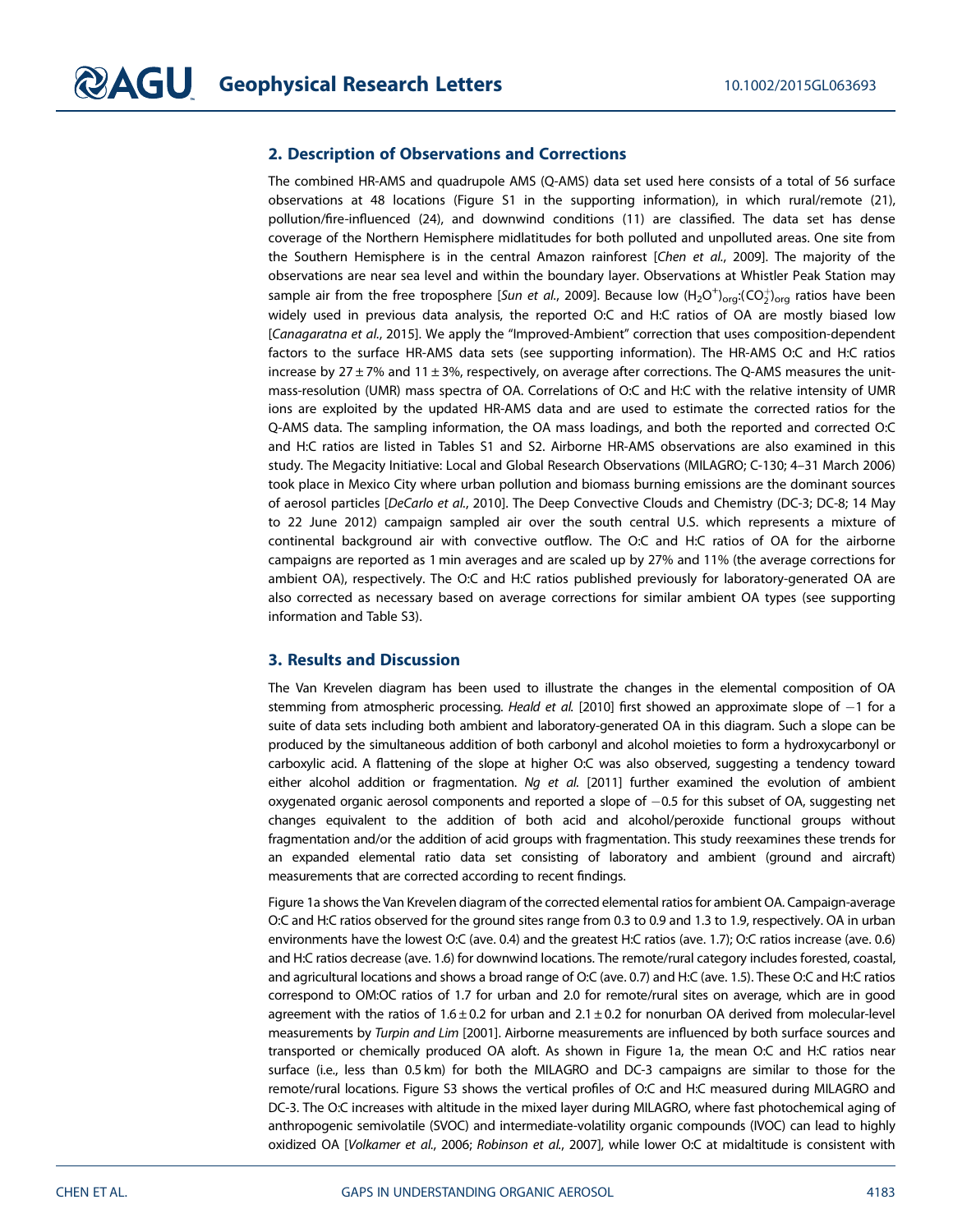# **QAGU** Geophysical Research Letters 10.1002/2015GL063693



Figure 1. Van Krevelen diagrams for the O:C and H:C ratios of (a) mean surface and airborne field observations, (b) lines fitted to 15 individual campaigns from previous panel (observations with OA loadings less than 0.3  $\mu$ g/m<sup>3</sup> are excluded). The campaign averages are shown as closed symbols for HR-AMS data and open ones (overlapped) for Q-AMS data. Error bars show the standard deviations of the observations. Black line shows the fitted line to ambient means ( $R = 0.82$ ; Slope =  $-0.58 \pm 0.04$ ; Intercept = 1.96  $\pm$  0.03). All fittings are done with the Reduced Major Axis (RMA) method.

strong influences of fresh biomass burning outflow [DeCarlo et al., 2010; Heald et al., 2011]. Unlike MILAGRO, the O:C increases with altitude for the DC-3 campaign, consistent with atmospheric aging. Substantial production of highly oxidized SOA in cloud or aerosol water could also increase O:C at elevated altitude, depending on the cloud type, the changes of liquid water content with altitude, and the processing time [Lim et al., 2010; Lee et al., 2011; Hao et al., 2013]. A maximum O:C ratio of 1.16 associated with a minimum H:C ratio of 1.35 is observed for the mean values of each 0.5 km binned altitude interval, representing the most oxidized OA observed in ambient environment.

The whole data set indicates a wide range of average carbon oxidation state (OSc ≈ 2O:C–H:C) of ambient OA [Kroll et al., 2011]. The OSc values range from  $-1.2$  to  $+1.0$  and exhibit an increasing trend from urban (ave.  $-0.8$ ), downwind (-0.5), and remote/rural (-0.2) to aloft environments (+0.3). This result is consistent with the understanding of persistent oxidation during atmospheric dilution and evolution [Jimenez et al., 2009]. The elemental composition of ambient OA can be fitted by a line with a slope of  $-0.6$  and an intercept of 2.0 by the reduced-major-axis (RMA) regression method [Smith, 2009]. Because the Improved-Ambient correction leads to a greater percent increase in O:C than for H:C, shallower slopes are expected compared to those reported previously (e.g.,  $-1$  for bulk OA) [Heald et al., 2010]. The slope and intercept for individual campaigns are different from each other (Figure 1b). The slopes range from  $-1.0$  to  $-0.7$  (Table S4), all steeper than the campaign mean, suggesting that the mean fit is compensating for both different slopes and different intercepts, and it is the later that flattens out the mean slope. The intercepts range from 1.8 to 2.2, and the values for urban and downwind sites (2.1–2.2) are slightly greater than the values for remote/rural sites (1.8–2.2) (Table S4). Remote regions are characterized by the largest diversity of fits. The Improved-Ambient correction of the elemental ratios increases the variability of the fits.

Figure 2 shows the bulk elemental composition of various types of laboratory-generated OA in the Van Krevelen space. The O:C and H:C ratios for fresh laboratory OA occupy a large range and tend to populate the region below and to the left of the ambient mean line (Figure 2a). Only a few measurements sit above the mean line, including fresh primary organic aerosol (POA), secondary organic aerosol (SOA) formed by isoprene photooxidation at low NO<sub>x</sub> (i.e., HO<sub>2</sub> dominant conditions) [Chen et al., 2011], and glyoxal uptake on particles [Chhabra et al., 2010]. Lower H:C and greater O:C ratios are obtained for anthropogenic POA (APOA) and biomass burning OA (BBOA) sampled at low mass loading compared to measurements of similar systems at high mass loading, consistent with loading-dependent condensation [Mohr et al., 2009;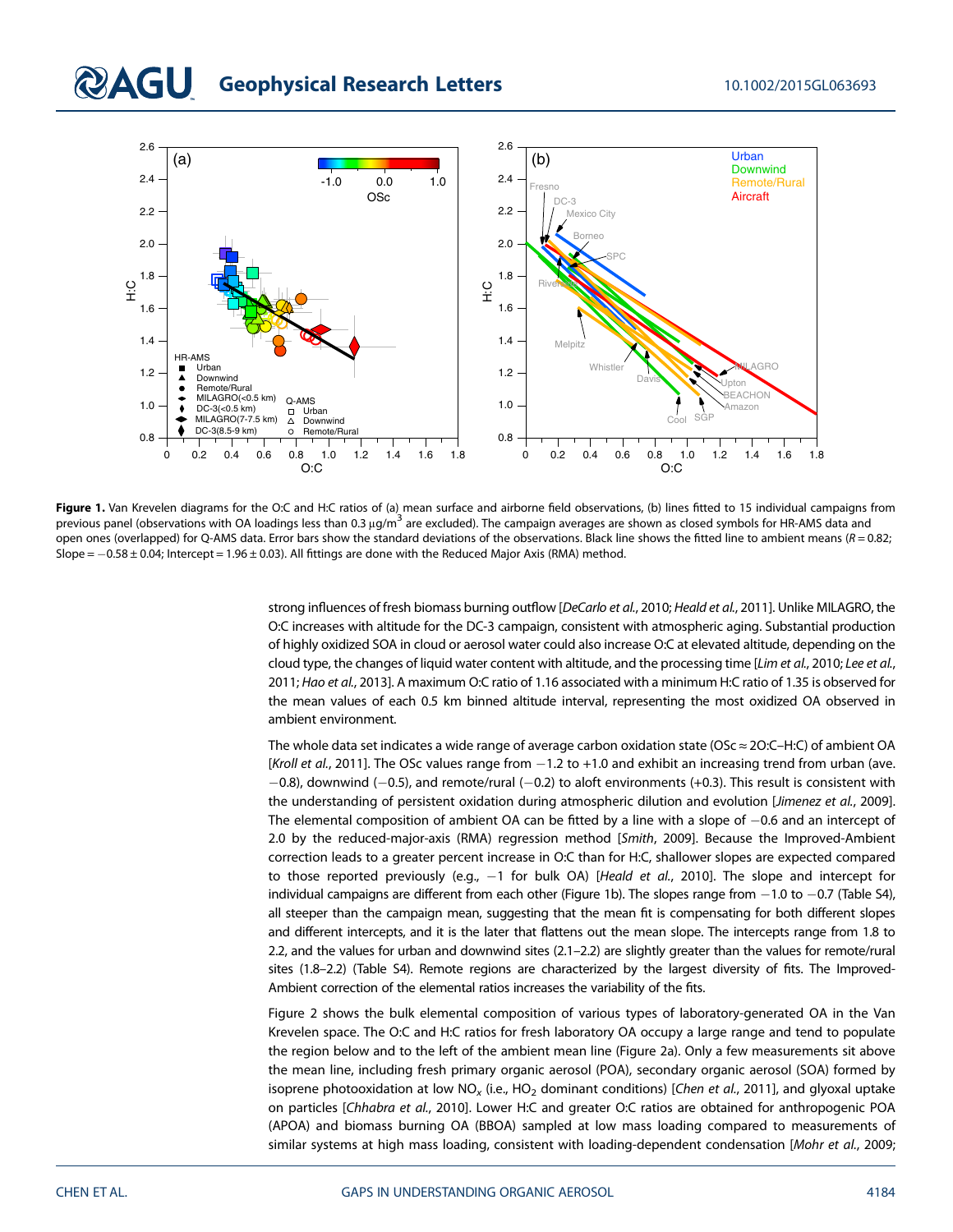# **QAGU** Geophysical Research Letters 10.1002/2015GL063693



Figure 2. Van Krevelen diagrams for the O:C and H:C ratios of (a) laboratory-generated fresh OA and (b) laboratory-generated aged OA from photochemical-aging experiments. Data are taken from literature and corrected herein (Tables S1–S3). The photochemical ages are calculated based on a mean OH concentration of  $1.2 \times 10^6$  molecules cm<sup>-3</sup>. Black line shows the fitted line to ambient means.

Chirico et al., 2010]. The elemental ratios of fresh SOA produced by IVOC photochemical oxidation are highly dependent on carbon number and the structure of the precursors but generally lie below the ambient mean line [Tkacik et al., 2012]. The compositions of POA emitted by marine sources are taken from ambient observations over regions of high oceanic biological activity and measurements of generated marine particles [Ovadnevaite et al., 2011; Frossard et al., 2014]. Some of the single precursor SOA data line up with a slope (e.g.,  $-0.7$  for monoterpene oxidation) [Shilling et al., 2009], explained by the changes of relative abundance of SOA products that have different volatilities due to loading-dependent condensation. Reactive uptake of isoprene epoxydiol (IEPOX) forms products such as C<sub>5</sub>-alkene triols, 2-methlytetrols, and methyltetrahydrofuran-diols that have high O:C (0.6-1) and H:C (2-2.4) [Surratt et al., 2010; Lin et al., 2012]. However, the bulk composition of IEPOX SOA sits below the ambient mean line with mean O:C and H:C ratios of 0.4 and 1.6 (Table S3), presumably due to other unknown products or dehydration during oligomerization [Kuwata et al., 2015].

Figure 2b shows the composition changes of OA observed in laboratory photochemical-aging experiments. Similar to fresh OA, the observed elemental composition of aged OA tends to populate below the ambient mean line. The O:C ratios generally increase with higher OH exposure, and the H:C ratios decrease except for naphthalene SOA for which H:C only drops by about 10% after ~20 days of photochemical aging [Lambe et al., 2011; Ortega et al., 2013]. The fitted slopes for these photochemical-aging experiments range from  $-1.0$  to  $-0.5$ , consistent with functionalization via acid addition or simultaneous acid and alcohol addition, as described above. Heterogeneous oxidation of OA leads to small increases of O:C and decreases of H:C within atmospherically relevant aging time scales (<10 days) [Pye and Seinfeld, 2010]. Observed slopes for squalane, lubricating oil, and glyoxal OA particles are about  $-1$  but flat out to  $-0.5$  when fragmentation becomes a dominant process [Kroll et al., 2009; George and Abbatt, 2010; Lambe et al., 2011].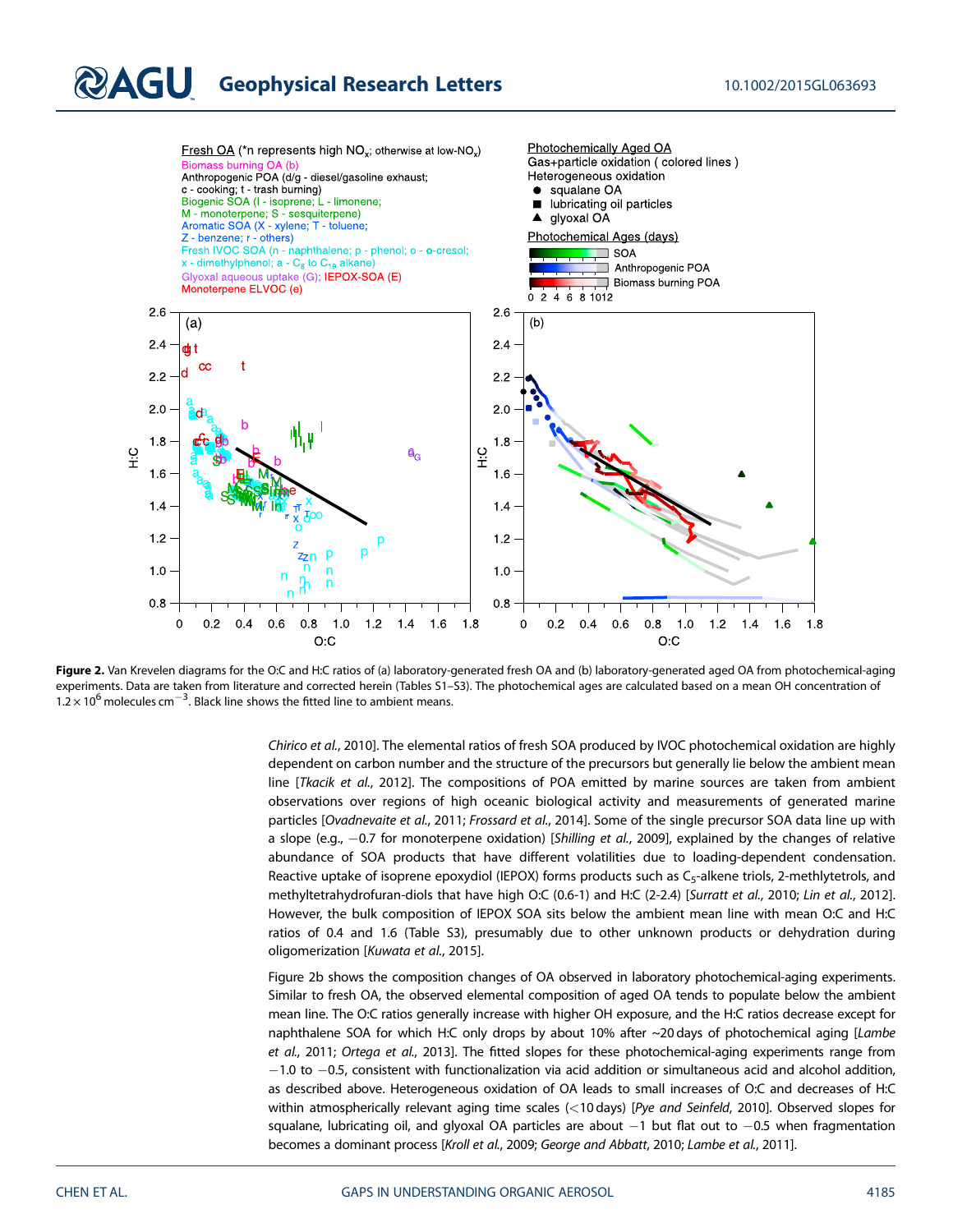

Figure 3. (a-h) Van Krevelen diagrams of simulated laboratory mixtures (dots) compared to ambient data sets (lines). Laboratory mixtures are generated randomly from classes that are indicated in the right corner of each panel. Classes include terpene SOA (TSOA), isoprene SOA produced under low (ISOA) and high  $NO<sub>x</sub>$  (ISOA(NO<sub>x</sub>)) conditions, aromatic SOA (ASOA), biomass burning OA (BBOA), anthropogenic POA (APOA), IEPOX SOA (IEPOXp), and extremely low volatility compounds (ELVOC) formed in monoterpene oxidation. Fitted lines to individual ambient data sets (blue: urban; green: downwind; orange: remote/rural; red: aircraft) are taken from Figure 1b. The aging data represent less than 10 days of atmospheric aging of both gas (oxidation of SVOC/IVOC and SOA) and particle-phase constituents (heterogeneous oxidation). Green, blue, and red dots represent the simulated mixtures with additional classes indicated at the bottom of the panels. Black ovals are illustrative for the space where there are dense populations of ambient data but a lack of simulated mixtures without consideration of glyoxal SOA.

Ambient OA is a complex mixture of OA from different sources and processing. Direct comparison of laboratory to ambient can be made when source contributions are known. Alternatively, statistical mixtures of laboratory OA provide a general picture of all possible compositions. The comparisons of those mixtures to ambient may reveal critical gaps regardless the uncertainties in the source apportionment. We develop a series of statistical mixtures of laboratory OA, including both diverse source types and OA obtained at different OH exposure equivalent to up to ~10 days of aging (Figure 3). For each case, we generate 5000 mixtures by combining 10 random laboratory OA compositions with uniformly distributed random mass fractions that sum up to 1. We equally weight each category of laboratory OA such that selection is not biased by the number of observations within a category.

The composition trajectories of ambient OA are generally consistent with those simulated OA mixtures, but critical gaps are revealed with this analysis. Figures 3a–3d reveal the diversity of elemental composition in polluted environments. A slope of  $-1.0$  with an intercept of 2.1 is observed at the sites in Riverside (summer) and Fresno (winter), California (Figure 2a). During the measurement periods, fresh POA (mainly APOA) contributes about 20% of OA mass at Riverside site [Docherty et al., 2011], and APOA and BBOA together contribute about 60% of OA mass at Fresno site [Ge et al., 2012]. The mixtures of POA with SOA capture the majority of the ambient trajectory, suggesting that mixing rather than chemical aging dominates during the two campaigns. Another urban site at Mexico City (T0) exhibits different behavior (Figure 3c). Although fresh POA contributed nearly half of the OA mass, the observed trajectory is shallower  $(-0.7)$  with higher intercept (2.2) [Aiken et al., 2009]. This shallower slope may be more consistent with chemical aging. However, the laboratory mixtures cannot capture the observations even when photochemically aged SVOC and IVOC from APOA and BBOA emissions are included. Downwind locations are characterized by composition trajectories having slopes of  $-0.7$  to  $-1.0$  and intercepts of 2.0 to 2.2, which extend out to higher OSc (Figure 3d) [Saarikoski et al., 2012; Setyan et al., 2012]. Except for San Pietro Capofiume, Po Valley site, these trajectories are captured by the statistical laboratory mixtures that further include photochemical aging of biogenic and anthropogenic SOA (gas + particle), although few points extend to the highest O:C. This is consistent with the growing importance of chemical aging moving away from source.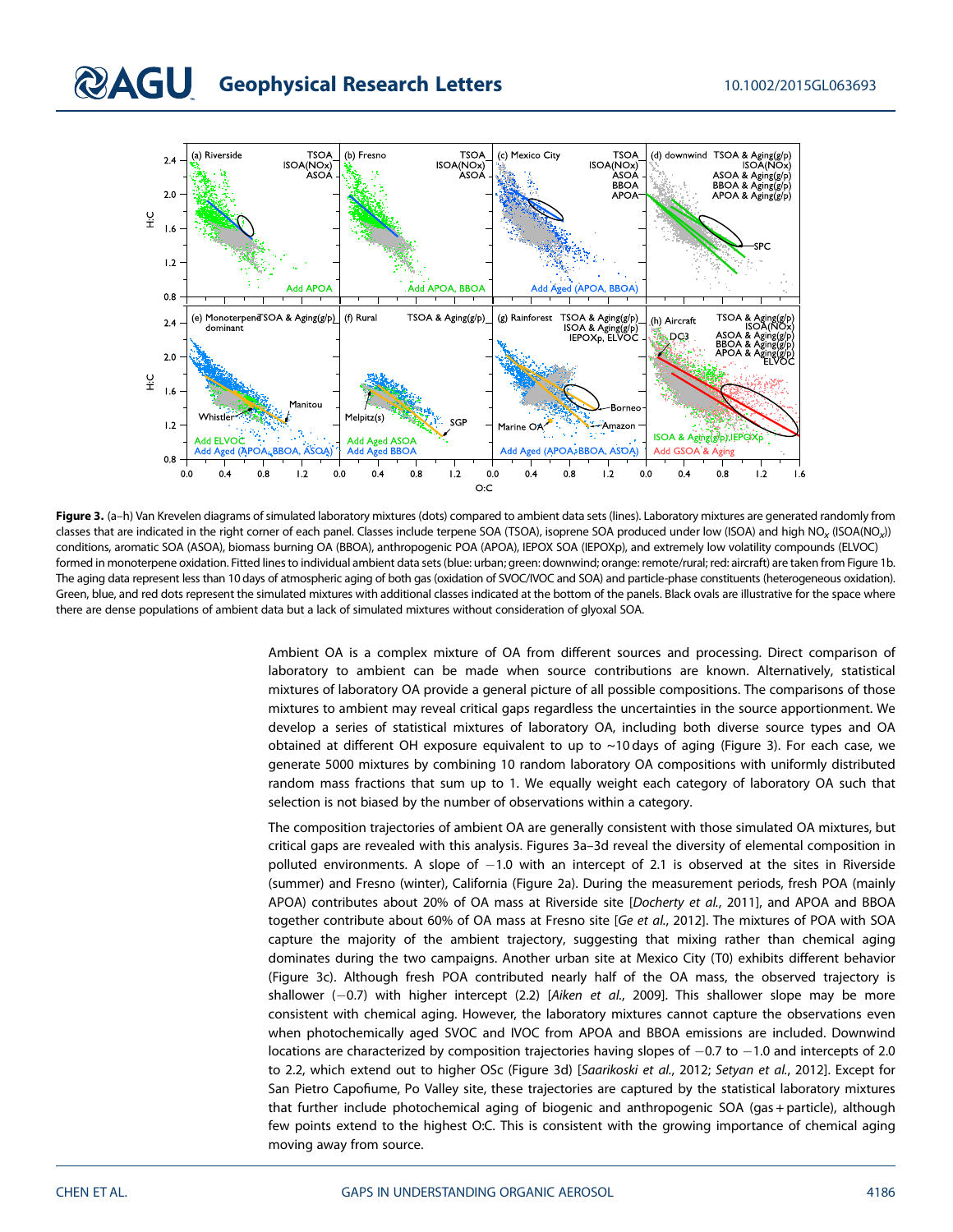The observations at remote/rural locations (Figures 3e–3g) are also characterized by slopes of  $-0.7$  to  $-1.0$ . We find that the observed trajectory at Whistler mountain during a biogenic event [Schwartz et al., 2010] matches with the mixtures of fresh and aged laboratory terpene SOA (TSOA) with the addition of extremely low volatility organic compounds (ELVOC) that are produced by monoterpene ozonolysis [Ehn et al., 2014] (Figure 3e). Another monoterpene-dominant site, Manitou forest, was periodically influenced by anthropogenic sources [Ortega et al., 2014], and as a result, the observed trajectory agrees better with the simulated mixtures if aged pollution is included. Two other continental background sites, Melpitz (summer) and Southern Great Plains (SGP), are heavily influenced by regional secondary formation which include both biogenic and anthropogenic SOA as well as biomass burning emissions [Martin et al., 2008; Poulain et al., 2011]. Figure 3f shows that the observed trajectories at these two sites are reproduced by the laboratory mixtures. In particular, aged anthropogenic SOA contributes to the highest O:C population of simulated mixtures in the diagram, which are important for representing the anthropogenic influence at SGP. The Amazon and Borneo sites are highly influenced by isoprene chemistry. Figure 3g shows that the mixing of fresh and aged SOA from terpene, isoprene, ELVOC, and IEPOX could produce a +1 slope in the Van Krevelen diagram, which is completely opposite to the observations. Both sites are influenced by longrange transport of anthropogenic or biomass burning emissions as well as regional anthropogenic background [Chen et al., 2009, 2014; Robinson et al., 2011a, 2011b]. If we include these in the mixtures (shown as blue dots), the composition trajectory is correctly reoriented. The progression does not generally achieve the higher O:C observed in Borneo. Marine emissions may also contribute OA mass to the two sites. However, the data available for ambient marine OA falls below the trajectories and including this source would not bridge the gap [Ovadnevaite et al., 2011; Frossard et al., 2014].

The aircraft trajectories represent large-scale sources and transformations. Figure 3h shows that the mixtures generated from source and aged laboratory OA (grey dots) as well as IEPOX and isoprene SOA formed at HO<sub>2</sub>dominant conditions (green dots) capture half of the aircraft trajectories. Sources of OA having both high O:C and high H:C are missing to extend the mixtures above the ambient trajectories. Similar gaps can be found in polluted and remote tropical environments (Figures 3a, 3c, 3d, and 3g). In addition, few points extend to the highest O:C, and these mixtures must be dominated by highly aged material (~10 days). This is particularly evident for the aircraft observations (Figure 3h) but is also evident at downwind (Figure 2d), rural (Figure 3f), and forested (Figures 3e and 3g) sites. Unless the lifetime of OA in the atmosphere is greater than typically assumed, it seems unrealistic that ambient OA would be dominated by such well-aged material across this range of environments.

Aqueous-phase chemistry may be an efficient pathway across various environments to produce highly oxidized material [Ervens et al., 2011, and references therein]. Water-soluble products of gas-phase photochemistry such as small carbonyls, acids, and phenolic compounds have low carbon numbers, which may produce organic acids and oligomers that have high O:C  $(-1-2)$  when reacted further with hydroxyl radicals in haze, fog, and cloud water. These products may also have high H:C (e.g., 2.0 for glycolic acid). The addition of glyoxal SOA, as an example, improves the match between laboratory and ambient aircraft data (assuming that aging is also important) (Figure 3h). However, the relative importance of aqueousphase pathways in ambient environment remains unclear. Simulations based on the yields obtained in bulk aqueous experiments suggest substantial contribution of these pathways to the total SOA mass [Fu et al., 2008; Ervens et al., 2011; Lin et al., 2014]. A large contribution of glyoxal SOA, however, would produce a flat slope, inconsistent with observations (Figure 3). The yields of aqueous SOA may also be lower under realistic ambient conditions. Daumit et al. [2014] showed that particles lose more carbon during aqueous-phase oxidation compared to in bulk solutions, causing different product distributions. The bulk elemental composition of SOA produced by aqueous oxidation from various precursors is also largely unknown and may be quite different from those of identified individual species [Zhao et al., 2013]. Moreover, the relative aqueous-phase contribution to SOA depends on the time scales of gas-phase chemistry, cloud cycles, and relative humidity changes. Other possibilities for bridging the gaps include chemistry such as fast addition of alcohol or peroxide groups to APOA and BBOA, or alternatively the possibility that laboratory experiments do not adequately mimic the ambient environment. Laboratory studies typically focus on a single compound, whereas OA types and precursors are mixed in the real atmosphere [Chen et al., 2011; Tkacik et al., 2012; Nakao et al., 2013]. Furthermore, flow-tube photochemical-aging experiments require high oxidant concentrations, which are not representative of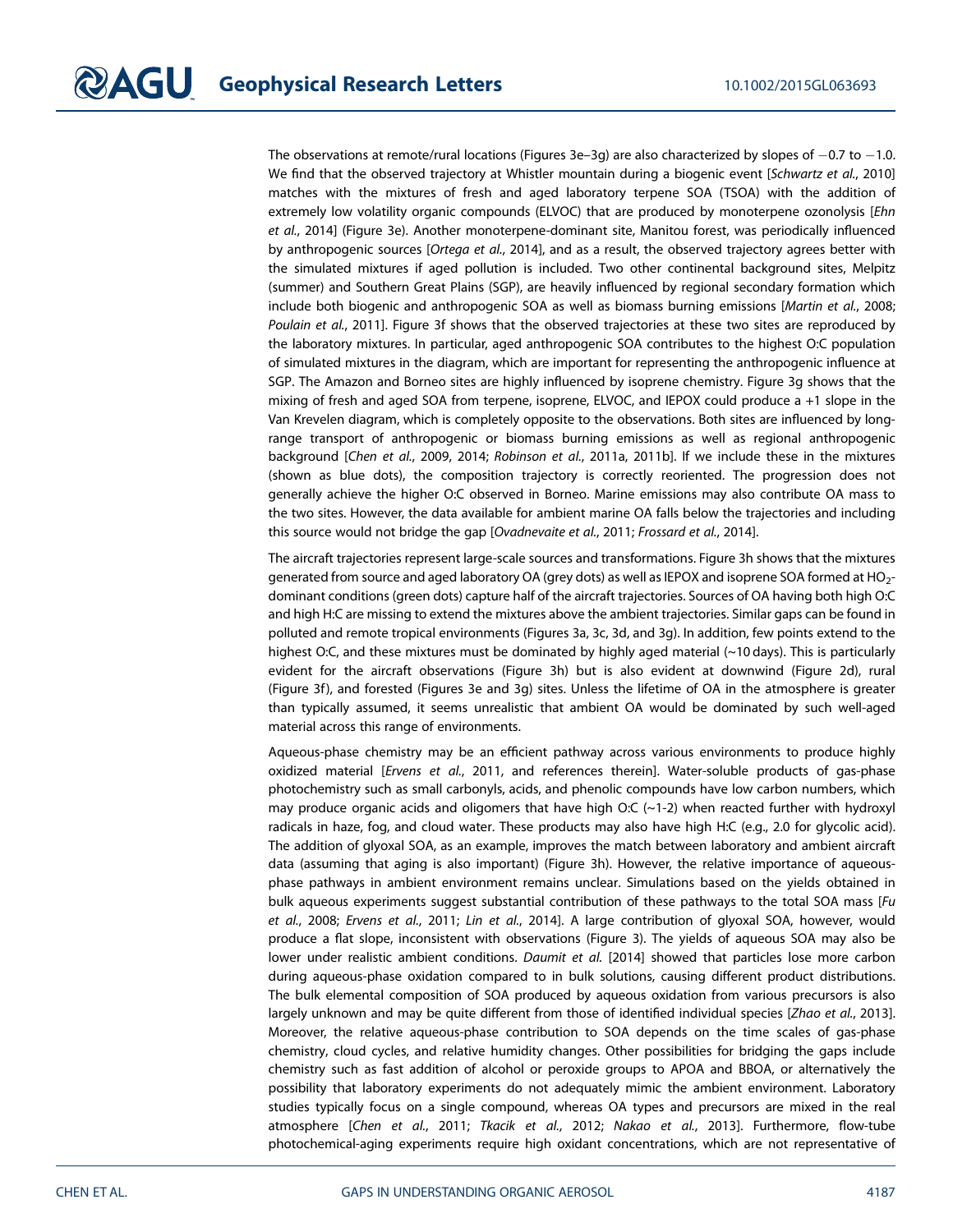ambient conditions [Lambe et al., 2011]. Wall losses may also lead to the underrepresentation of SOA constituents in chamber studies [Zhang et al., 2014].

In summary, we show that ambient data follows a general trajectory in Van Krevelen space toward higher oxidation state. The overall fit for ambient data characterizes measurements that span a wide range of OA oxidation, providing simplifications for modeling the complex atmospheric OA system. We also show that the large diversity in the observed slope and intercept across environments can generally be explained by the generated mixtures of laboratory OA with a combination of atmospheric mixing and photochemical aging, supporting the use of laboratory measurements to explicitly constrain model framework. However, these comparisons also reveal significant gaps between ambient and laboratory measured OA composition. Sources of OA that have high O:C ( $>0.6$ ) and, more importantly, high H:C ( $>1.6$ ) are needed to drive the match. Aqueous-phase chemistry may be a pathway to contribute such material. Our study highlights the need to characterize the yields and bulk composition of SOA produced by aqueous-phase processing under atmospherically relevant conditions.

#### References

- Aiken, A. C., et al. (2008), O/C and OM/OC ratios of primary, secondary, and ambient organic aerosols with high-resolution time-of-flight aerosol mass spectrometry, Environ. Sci. Technol., 42(12), 4478–4485, doi[:10.1021/es703009q.](http://dx.doi.org/10.1021/es703009q)
- Aiken, A. C., et al. (2009), Mexico City aerosol analysis during MILAGRO using high resolution aerosol mass spectrometry at the urban supersite (T0)—Part 1: Fine particle composition and organic source apportionment, Atmos. Chem. Phys., 9(17), 6633–6653, doi[:10.5194/](http://dx.doi.org/10.5194/acp-9-6633-2009) [acp-9-6633-2009](http://dx.doi.org/10.5194/acp-9-6633-2009).
- Canagaratna, M. R., et al. (2015), Elemental ratio measurements of organic compounds using aerosol mass spectrometry: Characterization, improved calibration, and implications, Atmos. Chem. Phys., 15(1), 253–272, doi:[10.5194/acp-15-253-2015](http://dx.doi.org/10.5194/acp-15-253-2015).

Chen, Q., et al. (2009), Mass spectral characterization of submicron biogenic organic particles in the Amazon Basin, Geophys. Res. Lett., 36, L20806, doi:[10.1029/2009GL039880](http://dx.doi.org/10.1029/2009GL039880).

Chen, Q., Y. Liu, N. M. Donahue, J. E. Shilling, and S. T. Martin (2011), Particle-phase chemistry of secondary organic material: Modeled compared to measured O:C and H:C elemental ratios provide constraints, Environ. Sci. Technol., 45(11), 4763–4770, doi[:10.1021/es104398s](http://dx.doi.org/10.1021/es104398s).

Chen, Q., et al. (2014), Fine-mode organic mass concentrations and sources in the Amazonian wet season (AMAZE-08), Atmos. Chem. Phys. Discuss., 14, 16,151–16,186, doi:[10.5194/acpd-14-16151-2014](http://dx.doi.org/10.5194/acpd-14-16151-2014).

- Chhabra, P. S., R. C. Flagan, and J. H. Seinfeld (2010), Elemental analysis of chamber organic aerosol using an aerodyne high-resolution aerosol mass spectrometer, Atmos. Chem. Phys., 10(9), 4111–4131, doi:[10.5194/acp-10-4111-2010.](http://dx.doi.org/10.5194/acp-10-4111-2010)
- Chirico, R., et al. (2010), Impact of after treatment devices on primary emissions and secondary organic aerosol formation potential from in-use diesel vehicles: Results from smog chamber experiments, Atmos. Chem. Phys., 10(23), 11,545–11,563, doi:[10.5194/acp-10-11545-2010.](http://dx.doi.org/10.5194/acp-10-11545-2010)

Daumit, K. E., A. J. Carrasquillo, J. F. Hunter, and J. H. Kroll (2014), Laboratory studies of the aqueous-phase oxidation of polyols: Submicron particles vs. bulk aqueous solution, Atmos. Chem. Phys., 14(19), 10,773–10,784, doi:[10.5194/acp-14-10773-2014](http://dx.doi.org/10.5194/acp-14-10773-2014).

DeCarlo, P. F., et al. (2010), Investigation of the sources and processing of organic aerosol over the Central Mexican Plateau from aircraft measurements during MILAGRO, Atmos. Chem. Phys., 10(12), 5257–5280, doi[:10.5194/acp-10-5257-2010.](http://dx.doi.org/10.5194/acp-10-5257-2010)

Docherty, K. S., et al. (2011), The 2005 Study of Organic Aerosols at Riverside (SOAR-1): Instrumental intercomparisons and fine particle composition, Atmos. Chem. Phys., 11(23), 12,387–12,420, doi[:10.5194/acp-11-12387-2011.](http://dx.doi.org/10.5194/acp-11-12387-2011)

Ehn, M., et al. (2014), A large source of low-volatility secondary organic aerosol, Nature, 506(7489), 476–479, doi:[10.1038/nature13032.](http://dx.doi.org/10.1038/nature13032) Ervens, B., B. J. Turpin, and R. J. Weber (2011), Secondary organic aerosol formation in cloud droplets and aqueous particles (aqSOA): A review of laboratory, field and model studies, Atmos. Chem. Phys., 11(21), 11,069–11,102, doi:[10.5194/acp-11-11069-2011.](http://dx.doi.org/10.5194/acp-11-11069-2011)

- Frossard, A. A., L. M. Russell, P. Massoli, T. S. Bates, and P. K. Quinn (2014), Side-by-side comparison of four techniques explains the apparent differences in the organic composition of generated and ambient marine aerosol particles, Aerosol Sci. Technol., 48(3), V-X, doi[:10.1080/](http://dx.doi.org/10.1080/02786826.2013.879979) [02786826.2013.879979.](http://dx.doi.org/10.1080/02786826.2013.879979)
- Fu, T. M., D. J. Jacob, F. Wittrock, J. P. Burrows, M. Vrekoussis, and D. K. Henze (2008), Global budgets of atmospheric glyoxal and

methylglyoxal, and implications for formation of secondary organic aerosols, J. Geophys. Res., 113, D15303, doi[:10.1029/2007JD009505](http://dx.doi.org/10.1029/2007JD009505). Ge, X. L., A. Setyan, Y. L. Sun, and Q. Zhang (2012), Primary and secondary organic aerosols in Fresno, California during wintertime: Results from high resolution aerosol mass spectrometry, J. Geophys. Res., 117, D19301, doi:[10.1029/2012JD018026](http://dx.doi.org/10.1029/2012JD018026).

George, I. J., and J. P. D. Abbatt (2010), Heterogeneous oxidation of atmospheric aerosol particles by gas-phase radicals, Nature Chem., 2(9), 713–722, doi:[10.1038/nchem.806](http://dx.doi.org/10.1038/nchem.806).

Hao, L. Q., et al. (2013), Aerosol chemical composition in cloud events by high resolution time-of-flight aerosol mass spectrometry, Environ. Sci. Technol., 47(6), 2645–2653, doi[:10.1021/es302889w](http://dx.doi.org/10.1021/es302889w).

Heald, C. L., J. H. Kroll, J. L. Jimenez, K. S. Docherty, P. F. DeCarlo, A. C. Aiken, Q. Chen, S. T. Martin, D. K. Farmer, and P. Artaxo (2010), A simplified description of the evolution of organic aerosol composition in the atmosphere, Geophys. Res. Lett., 37, L08803, doi[:10.1029/2010GL042737.](http://dx.doi.org/10.1029/2010GL042737)

Heald, C. L., et al. (2011), Exploring the vertical profile of atmospheric organic aerosol: Comparing 17 aircraft field campaigns with a global model, Atmos. Chem. Phys., 11(24), 12,673–12,696, doi:[10.5194/acp-11-12673-2011.](http://dx.doi.org/10.5194/acp-11-12673-2011) Jimenez, J. L., et al. (2009), Evolution of organic aerosols in the atmosphere, Science, 326(5959), 1525–1529, doi:[10.1126/science.1180353.](http://dx.doi.org/10.1126/science.1180353)

Kroll, J. H., J. D. Smith, D. L. Che, S. H. Kessler, D. R. Worsnop, and K. R. Wilson (2009), Measurement of fragmentation and functionalization

pathways in the heterogeneous oxidation of oxidized organic aerosol, Phys. Chem. Chem. Phys., 11(36), 8005–8014, doi:[10.1039/b905289e](http://dx.doi.org/10.1039/b905289e). Kroll, J. H., et al. (2011), Carbon oxidation state as a metric for describing the chemistry of atmospheric organic aerosol, Nature Chem., 3, 133–139, doi:[10.1038/nchem.948](http://dx.doi.org/10.1038/nchem.948).

Kuwata, M., S. R. Zorn, and S. T. Martin (2012), Using elemental ratios to predict the density of organic material composed of carbon, hydrogen, and oxygen, Environ. Sci. Technol., 46, 787–794, doi:[10.1021/es202525q](http://dx.doi.org/10.1021/es202525q).

Kuwata, M., Y. Liu, K. A. McKinney, and S. T. Martin (2015), Physical state and acidity of inorganic sulfate can regulate the production of secondary organic material from isoprene photooxidation products, Phys. Chem. Chem. Phys., 17, 5670–5678, doi:[10.1039/C4CP04942J.](http://dx.doi.org/10.1039/C4CP04942J)

#### Acknowledgments

Data supporting Figures 1 and 2 are available as in supporting information Tables S1–S4. This work was supported by the National Science Foundation (ATM-1238109). The University of Colorado group was supported by NASA NNX12AC03G, NSF AGS-1243354, and NOAA NA13OAR4310063. Q.Z. was supported by the Office of Science (BER), DOE, DE-FG02-11ER65293. The authors thank Anne Marie Macdonald, Richard Leaitch, Andrew Lambe, Amber Ortega, Sanna Saarikoski, Niall Robinson, Yele Sun, Jesse Kroll, and other group members for helping with sampling and aspects of data analysis.

The Editor thanks two anonymous reviewers for their assistance in evaluating this paper.